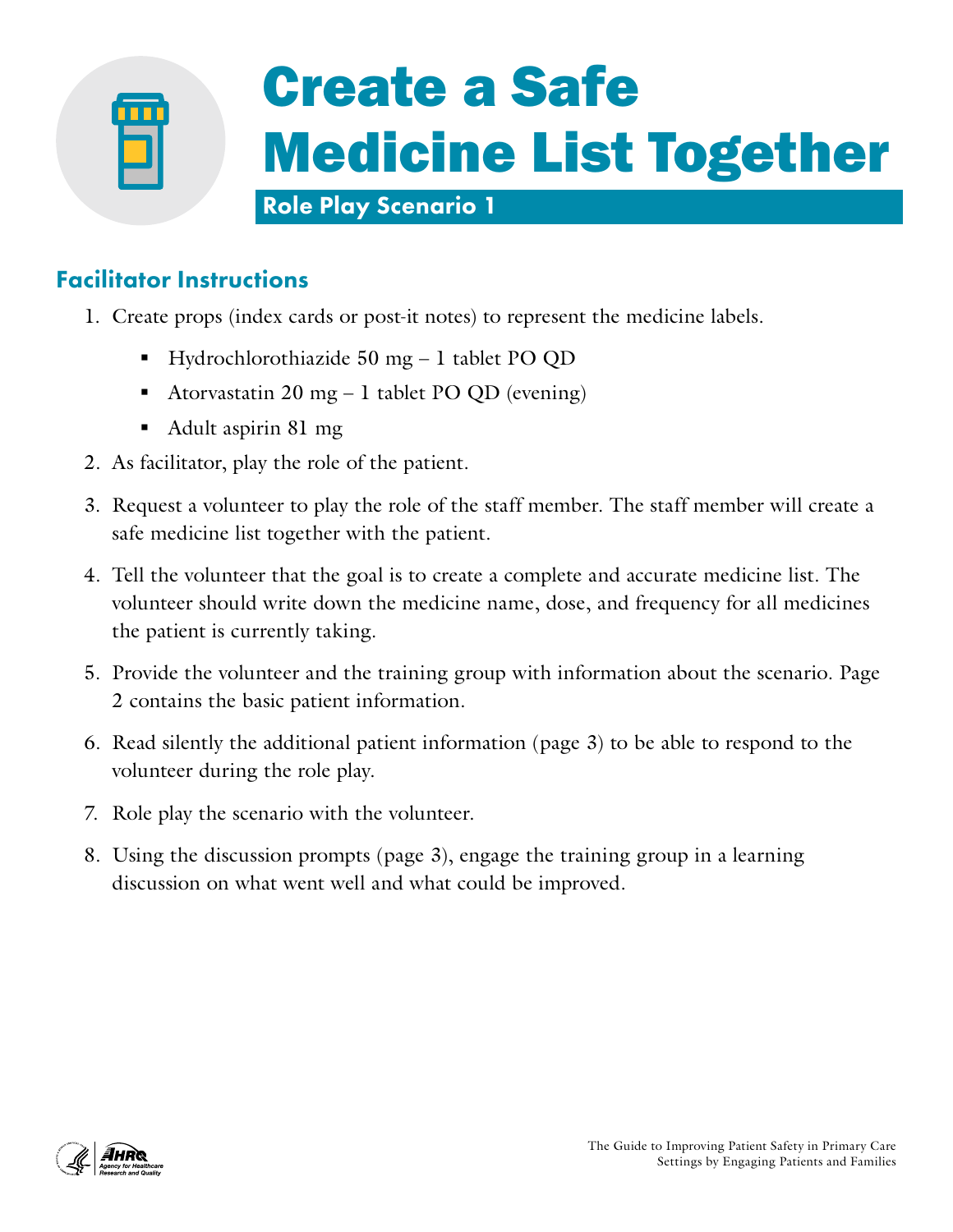# For All

#### Purpose

The staff member will create a safe medicine list together with the patient.

## Basic Patient Information

A 78-year-old male patient with uncontrolled hypertension, Mr. Thomas, has come in for a scheduled visit with his primary care clinician for knee pain. Mr. Thomas used to be a very active man and rode his bike everyday until about 2 months ago. He did have a few falls from his bike and has started using a stationary bike instead. He lifts weights and walks often. Having knee pain when riding or walking is a big concern.

The EHR lists the following medicines for Mr. Thomas:

- Hydrochlorothiazide  $50 \text{ mg} 1$  tablet PO QD
- Atorvastatin 20 mg 1 tablet PO QD
- Low-dose adult aspirin 81 mg 1 tablet PO QD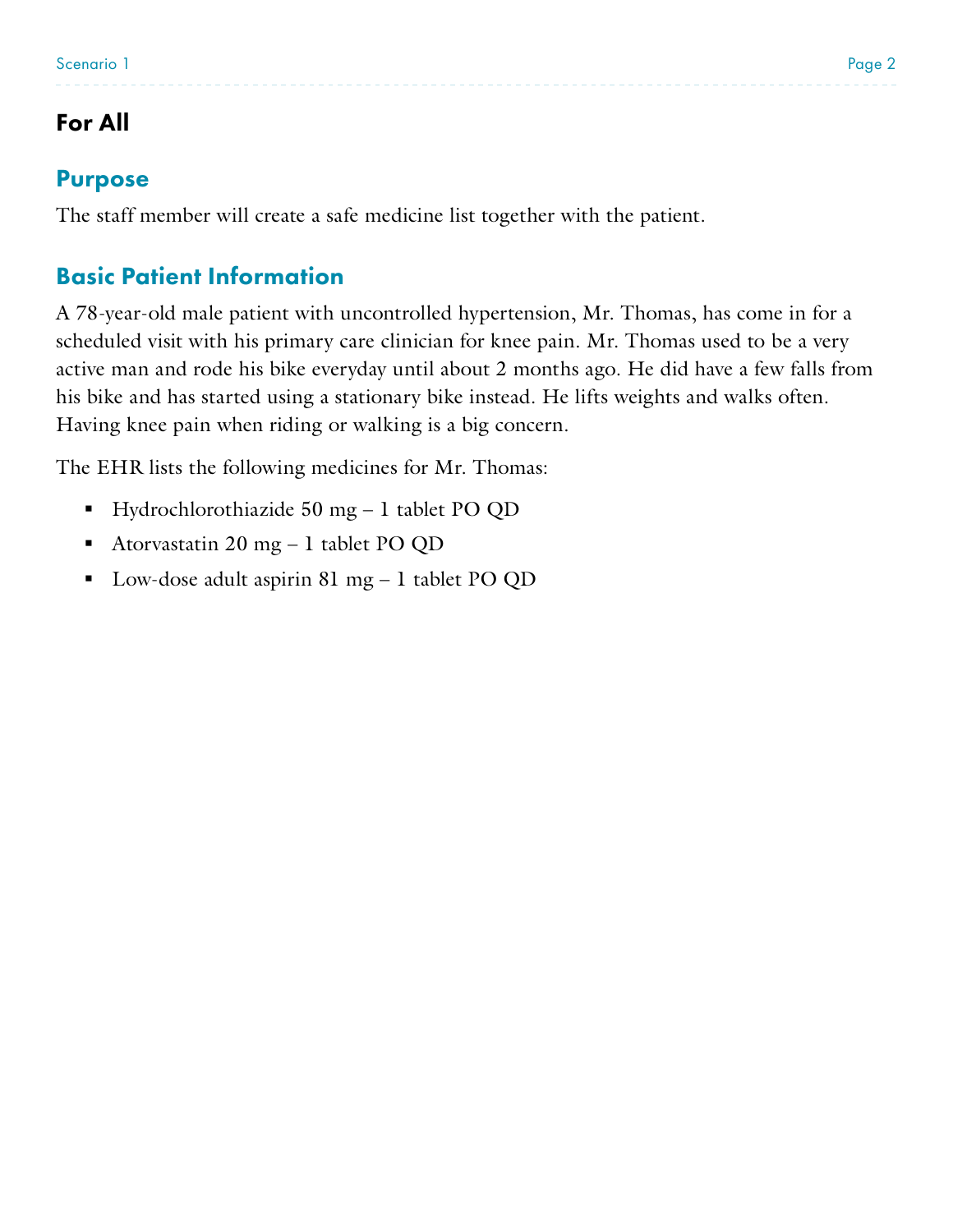# For Facilitator Only

# Additional Patient Information

- Mr. Thomas received a call last night requesting that he bring all of his medicines, including over-the-counter medicines, supplements, and vitamins, to his appointment.
- $\blacksquare$  He has brought in all of his medicines hydrochlorothiazide 50 mg/tablet, atorvastatin 20 mg/tablet, and low-dose adult aspirin 81 mg/tablet.
- He does not take any over-the-counter medicines, supplements, or vitamins.
- The hydrochlorothiazide (blood pressure medicine) makes Mr. Thomas "pee a lot." When he takes it everyday, he can't walk around the block without having to pee, and he gets up at least 4 times a night to pee – this is very frustrating. Mr. Thomas has found that if he only takes this medicine 3 to 4 times a week, he doesn't need to pee as frequently, so he is only taking it 3 to 4 times a week.
- Mr. Thomas does not readily offer that he only takes his blood pressure medicine 3 to 4 times a week, but he will answer questions truthfully. If he is asked whether he takes his blood pressure medicine, he answers, "for the most part."
- $\blacksquare$  His blood pressure this morning was 152/91.

## Discussion Prompts

- What do you think was done well?
- What could have been done better?
- Was anything missing?

# Things To Look For

- Did the staff member ask whether Mr. Thomas brought in his medicines?
- Did the staff member thank Mr. Thomas for bringing in all of his medicines?
- Did the staff member use the word *medicine* (not *medication*)?
- Did the staff member ask how Mr. Thomas was taking his medicines, both when and how much?
- Did the staff member allow Mr. Thomas to look at the medicines and read the labels as he answered the questions?
- Did the staff member confirm that Mr. Thomas isn't taking anything else other prescriptions, over-the-counter medicines, vitamins, supplements?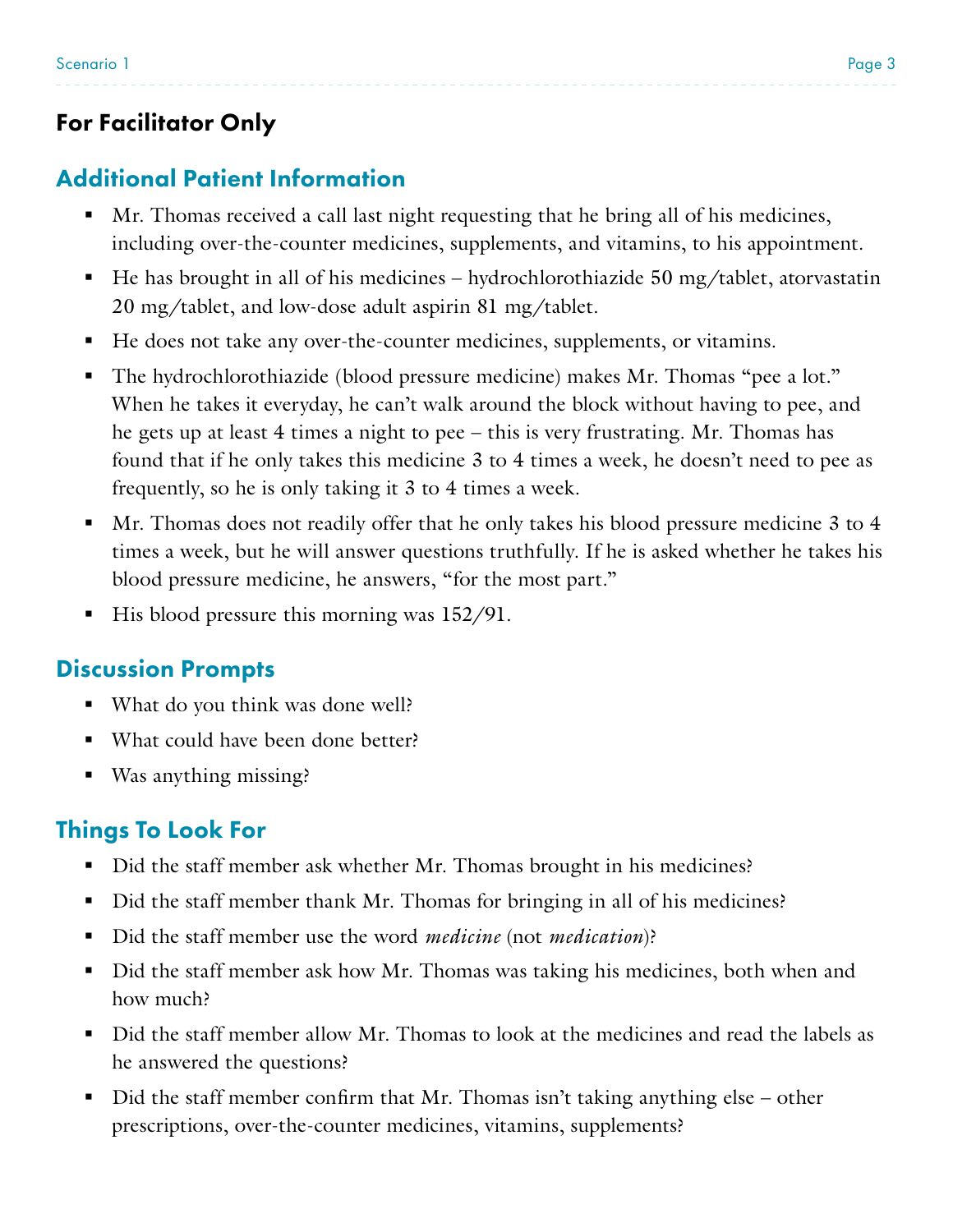- Did the staff member get all three medicines in the actual dose and frequency?
	- Hydrochlorothiazide 50 mg 1 tablet PO 3 to 4 times a week (not as prescribed)
	- Atorvastatin 20 mg 1 tablet PO QD (in the evening)
	- Low-dose adult aspirin 81 mg 1 tablet PO QD
- Did the staff member probe why Mr. Thomas isn't taking the hydrochlorothiazide as prescribed?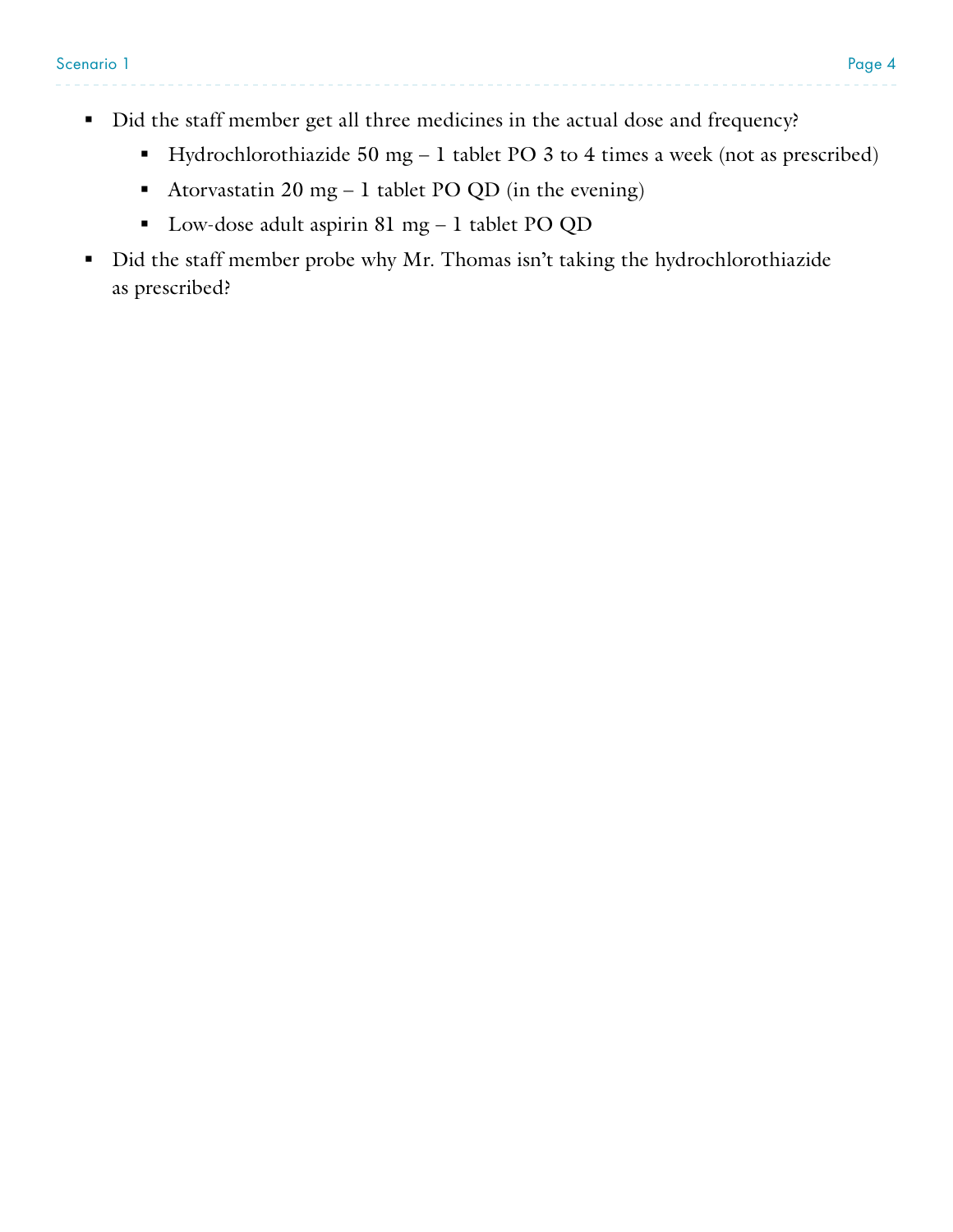

#### Facilitator Instructions

- 1. As facilitator, play the role of the patient.
- 2. Request a volunteer to play the role of the staff member. The staff member will create a safe medicine list together with the patient.
- 3. Tell the volunteer that the goal is to create a complete and accurate medicine list. The volunteer should write down the medicine name, dose, and frequency for all medicines the patient is currently taking.
- 4. Provide the volunteer and the training group with information about the scenario. Page 2 contains the basic patient information.
- 5. Read silently the additional patient information (page 3) to be able to respond to the volunteer during the role play.
- 6. Role play the scenario with the volunteer.
- 7. Using the discussion prompts (page 3), engage the training group in a learning discussion on what went well and what could be improved.

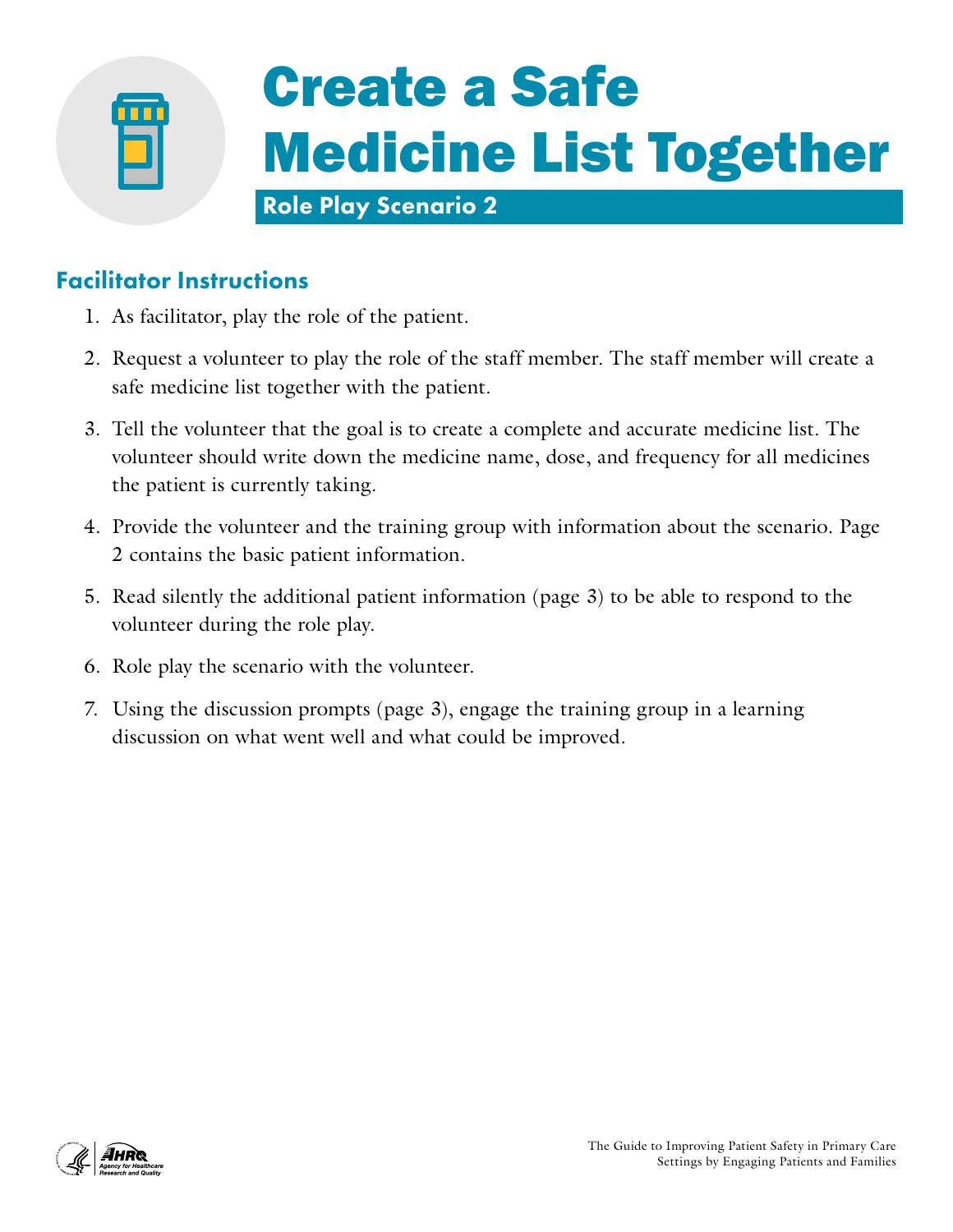# For All

#### Purpose

The staff member will create a safe medicine list together with the patient.

## Basic Patient Information

A 63-year-old female patient, Mrs. Martin, is here to see her primary care clinician for a followup visit. Mrs. Martin has been struggling with depression since the loss of her father and then the unexpected loss of her sister. To make matters worse, Mrs. Martin is recovering from reconstructive surgery after fracturing her skull when she fell at work this past year.

The EHR lists the following medicines for Mrs. Martin:

- Citalopram 20 mg PO QD
- Vitamin D 1,000 mg PO QD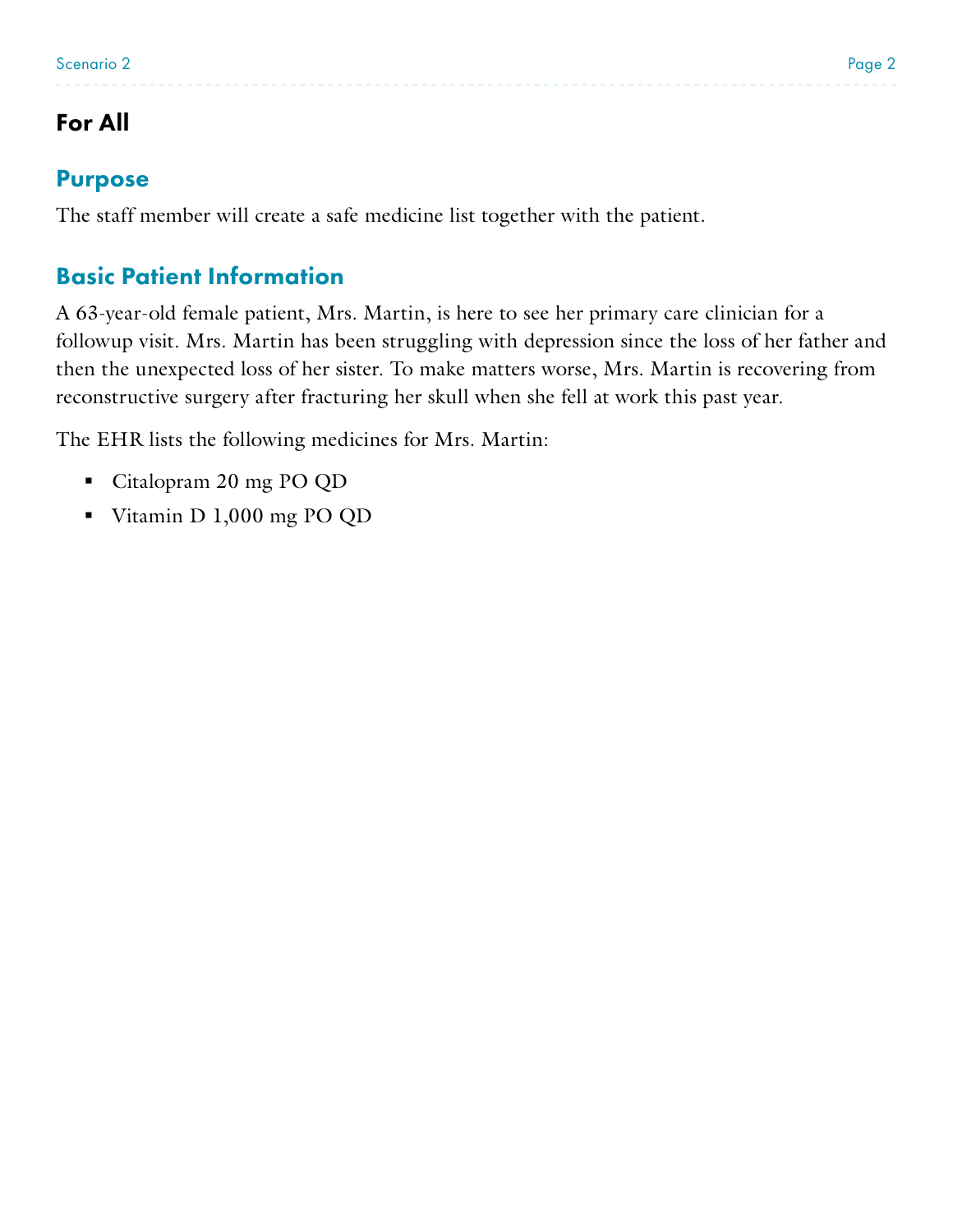# For Facilitator Only

# Additional Patient Information

- Mrs. Martin didn't know that she needed to bring her medicines into the office. She didn't receive a postcard or a reminder telephone call.
- Mrs. Martin is very sharp and knows each medicine's name, dose, and frequency.
- The antidepressant medicine has been changed and adjusted several times during the last 6 months. She is currently taking citalopram 40 mg, 1 pill, once a day before breakfast.
- Mrs. Martin suffers from seasonal allergies and started taking Claritin once a day 1 month ago, which seems to work well in controlling her symptoms.
- Mrs. Martin takes 1 vitamin D pill in the morning. Each pill is 1,000 mg.

#### Discussion Prompts

- What do you think was done well?
- What could have been done better?
- Was anything missing?

## Things To Look For

- Did the staff member ask whether Mrs. Martin brought in her medicines?
- Did the staff member probe why she didn't bring in her medicines?
- Did the staff member explain why she was asked to bring in her medicines?
- Did the staff member use the word *medicine* (instead of *medication*)?
- Did the staff member get all three medicines in the actual dose and frequency?
	- Citalopram 40 mg PO QD
	- Vitamin D 1,000 mg PO QD
	- Claritin PO QD
- Did the staff member confirm that Mrs. Martin isn't taking anything else other prescriptions, over-the-counter medicines, vitamins, supplements?
- Did the staff member ask how Mrs. Martin was taking her medicines, both when and how much?
- Did the staff member probe why Mrs. Martin was taking 40 mg of citalopram (since the EHR says 20 mg)?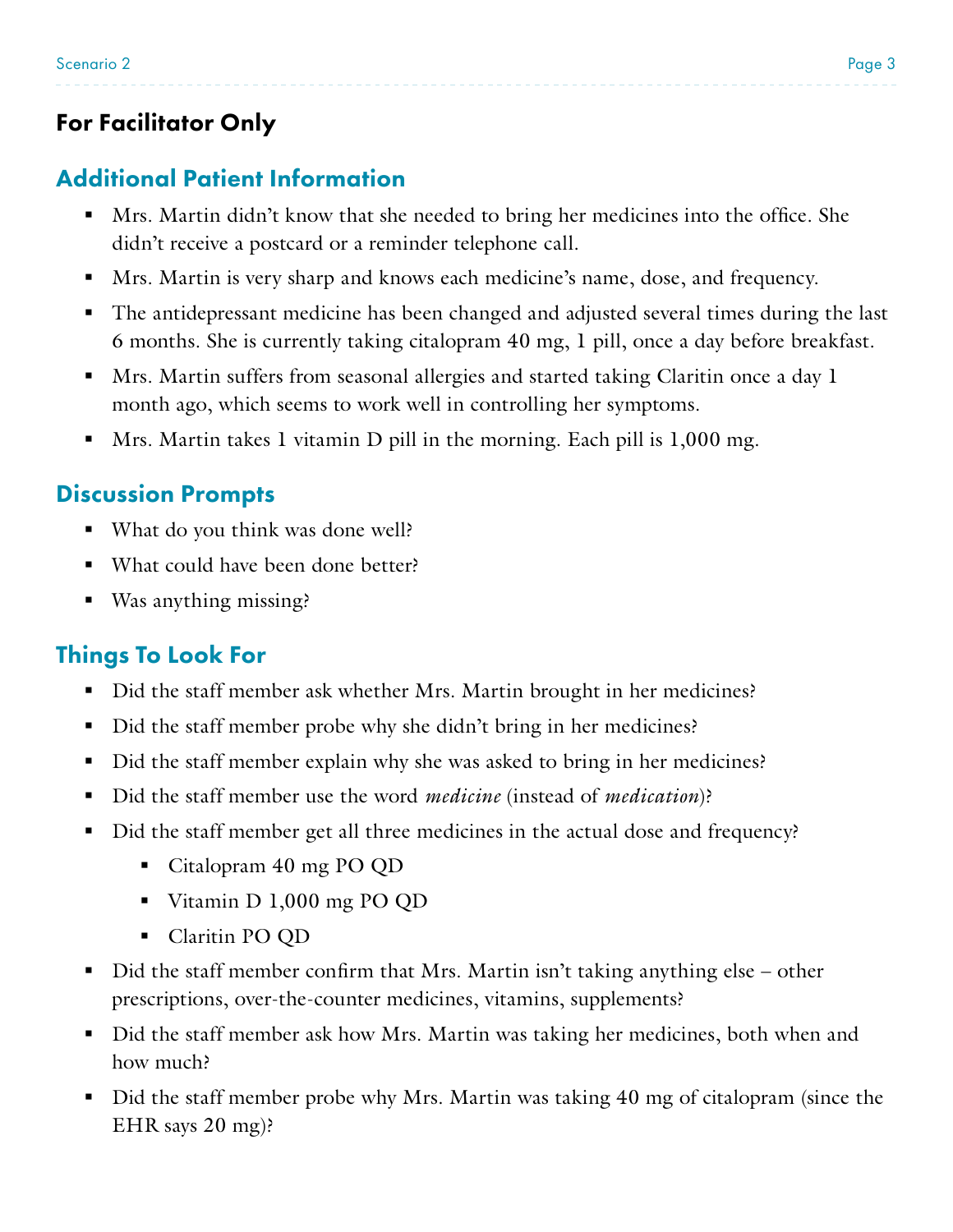

# Create a Safe Medicine List Together

#### Role Play Scenario 3

## Facilitator Instructions

- 1. Create props (index cards or post-it notes) to represent the medicine labels.
	- $\blacksquare$  Ticagrelor 90 mg 1 tablet PO BID
	- Metoprolol  $25 \text{ mg} 3$  tablets PO OD (morning)
	- Elisinopril 10 mg 1 tablet PO QD (morning)
	- Adult aspirin 81 mg 1 tablet PO QD (morning)
	- Atorvostatin 80 mg 1 tablet PO QD (evening)
	- Vitamin D  $1,000$  mg 1 tablet PO QD
- 2. As facilitator, play the role of the patient.
- 3. Request a volunteer to play the role of the staff member. The staff member will create a safe medicine list together with the patient.
- 4. Tell the volunteer that the goal is to create a complete and accurate medicine list. The volunteer should write down the medicine name, dose, and frequency for all medicines the patient is currently taking.
- 5. Provide the volunteer and the training group with information about the scenario. Page 2 contains the basic patient information.
- 6. Read silently the additional patient information (page 3) to be able to respond to the volunteer during the role play.
- 7. Role play the scenario with the volunteer.
- 8. Using the discussion prompts (page 3), engage the training group in a learning discussion on what went well and what could be improved.

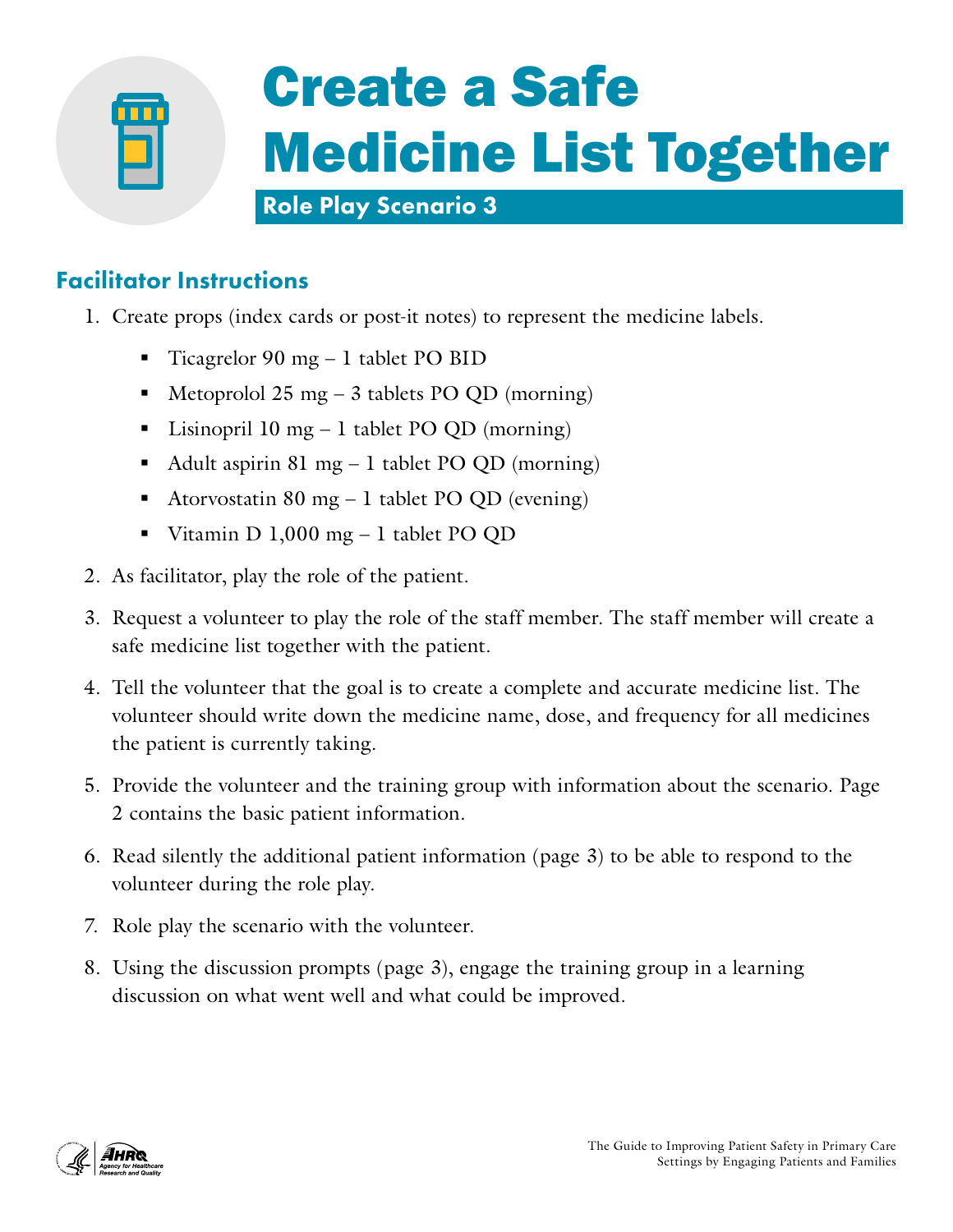# For All

#### Purpose

The staff member will create a safe medicine list together with the patient.

## Basic Patient Information

A 46-year-old female patient, Ms. Santiago, is here for a scheduled followup visit. Ms. Santiago was discharged from the hospital 4 days ago after a myocardial infarction and the placement of a drug-eluting stent in the right coronary artery through angioplasty. Before the MI, Ms. Santiago had an unremarkable medical history and was taking vitamin D 1,000 mg QD. She is married with three children ages 9, 12, and 15 and works full time as an elementary school teacher.

The EHR lists the following medicines for Ms. Santiago:

Vitamin D 1,000 mg - 1 tablet PO QD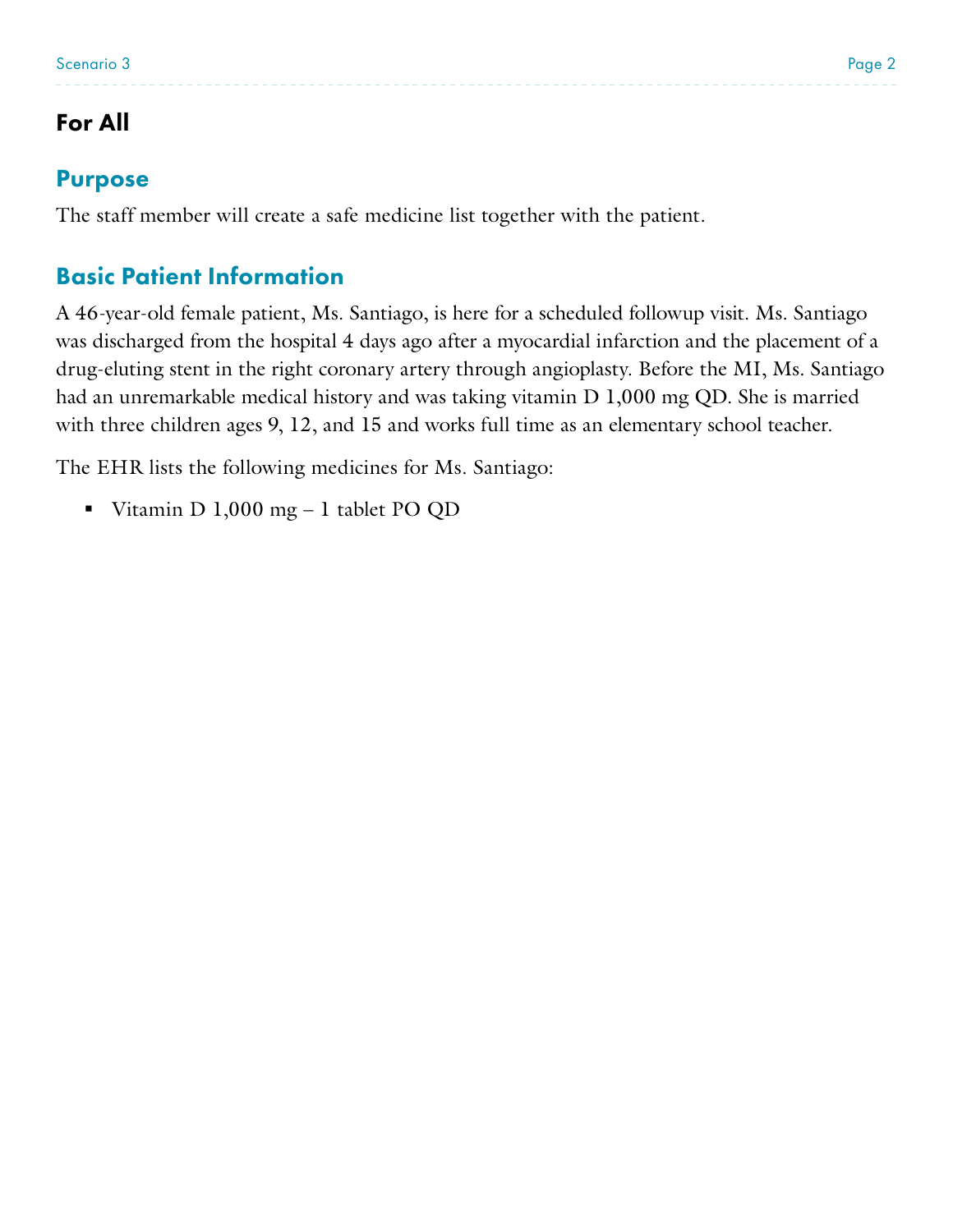## For Facilitator Only

## Additional Patient Information

- Ms. Santiago has brought in all her medicines.
- Ms. Santiago's current medicines include:
	- $\blacksquare$  Ticagrelor 90 mg 1 tablet PO BID
	- $\blacksquare$  Metoprolol 25 mg 3 tablets PO QD (morning)
	- Lisinopril 10 mg 1 tablet PO QD (morning)
	- Adult aspirin 81 mg 1 tablet PO QD (morning)
	- Atorvostatin 80 mg 1 tablet PO QD (evening)
	- Vitamin D  $1,000$  mg 1 tablet PO QD
- Ms. Santiago is feeling overwhelmed. She can't pronounce any of the medicines and doesn't know what they do. She can't keep anything straight and has already missed a few doses. She is sure that she has taken some of them twice because she forgot she had taken them already.

## Discussion Prompts

- What do you think was done well?
- What could have been done better?
- Was anything missing?

# Things To Look For

- Did the staff member ask whether Ms. Santiago brought in her medicines?
- Did the staff member thank Ms. Santiago for bringing in all of her medicines?
- Did the staff member use the word *medicine* (not *medication*)?
- Did the staff member ask how Ms. Santiago was taking her medicines, both when and how much?
- Did the staff member allow Ms. Santiago to look at the medicines and read the labels as she answered the questions?
- Did the staff member confirm that Ms. Santiago isn't taking anything else other prescriptions, over-the-counter medicines, vitamins, supplements?